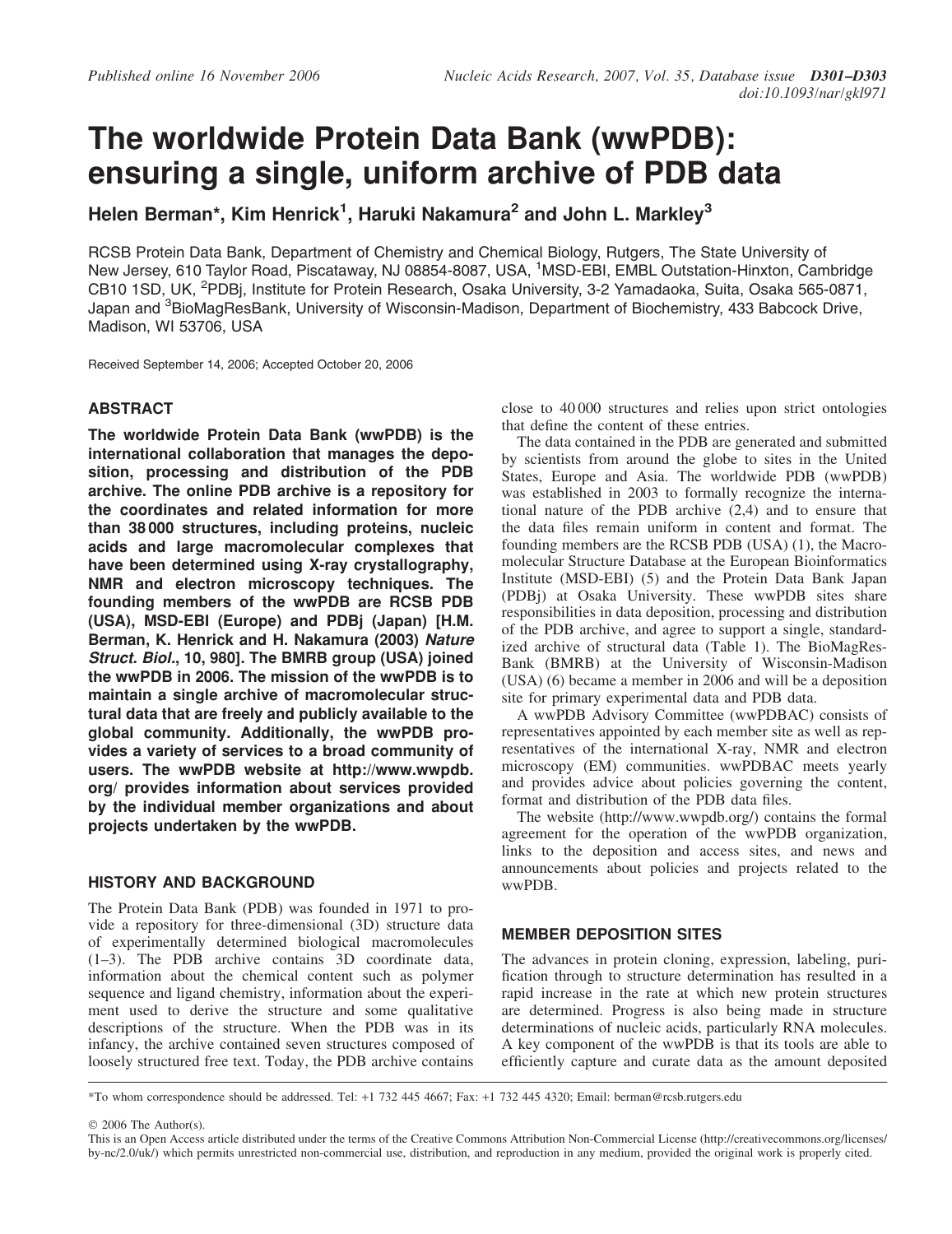|                 | Access PDB FTP                             | Deposit data                               | Main website             |
|-----------------|--------------------------------------------|--------------------------------------------|--------------------------|
| <b>RCSB PDB</b> | ftp://ftp.rcsb.org/pub/pdb                 | http://deposit.rcsb.org                    | http://www.pdb.org       |
| MSD-EBI         | ftp://ftp.ebi.ac.uk/pub/databases/rcsb/pdb | http://www.ebi.ac.uk/msd-srv/autodep4      | http://www.ebi.ac.uk/msd |
| PDBi            | ftp://pdb.protein.osaka-u.ac.jp/pub/pdb    | http://www.pdbj.org/deposit.html           | http://www.pdbj.org      |
| <b>BMRB</b>     |                                            | http://batfish.bmrb.wisc.edu/bmrb-adit/YES | http://www.bmrb.wisc.edu |

Table 1. wwPDB Data deposition and access sites

Table 2. PDB structures deposited and processed by year and site (as of August 28, 2006)

| Year  | Total<br>depositions | Deposited to<br><b>RCSB PDB</b> | PDBi | EBI  | Processed by<br><b>RCSB PDB</b> | PDBi | EBI  |
|-------|----------------------|---------------------------------|------|------|---------------------------------|------|------|
| 2000  | 2983                 | 2445                            | 10   | 528  | 2294                            | 161  | 528  |
| 2001  | 3286                 | 2673                            | 118  | 495  | 2407                            | 384  | 495  |
| 2002  | 3563                 | 2769                            | 289  | 505  | 2401                            | 657  | 505  |
| 2003  | 4830                 | 3488                            | 673  | 669  | 3135                            | 1026 | 669  |
| 2004  | 5508                 | 3796                            | 900  | 812  | 3083                            | 1613 | 812  |
| 2005  | 6677                 | 4506                            | 1166 | 1005 | 3562                            | 2110 | 1005 |
| 2006  | 4728                 | 3239                            | 725  | 764  | 2659                            | 1305 | 764  |
| Total | 31575                | 22916                           | 3881 | 4778 | 19545                           | 7252 | 4778 |

grows exponentially (Table 1). Although the sites are physically dispersed and use three different tools for data capture and processing (ADIT, ADIT-NMR and AutoDep), all the data are annotated and processed using common standards. To ensure that the core data are represented uniformly, the wwPDB sites actively collaborate to exchange core reference information (e.g. the dictionary description for ligands) and to ensure that standard practices are followed. The annotators at all sites maintain daily communication via video teleconferencing, exchange visits and email; they are currently extending and updating the annotation manuals that will be made publicly available.

Every week, the data processed at each site are forwarded to the RCSB PDB for inclusion in the archive. At present, the RCSB PDB is the archive keeper and as such has sole write access to the PDB archive.

Statistics about the PDB structures deposited and processed by the wwPDB are available from<http://www.wwpdb.org/> stats.html (Tables 2 and 3).

#### DATA ACCESS: MEMBER FTP AND WEBSITES

The 'PDB archive' is the collection of flat files that are maintained in three different formats: the legacy PDB file format; the PDB exchange format that follows the mmCIF syntax [\(http://deposit.pdb.org/mmcif](http://deposit.pdb.org/mmcif/)/); and the PDBML/XML format (7) that is a direct translation of the PDB exchange format. Each wwPDB site distributes the same PDB archive via FTP. The archive is updated weekly.

Time-stamped snapshots of the PDB archive are added each year to [ftp://snapshots.rcsb.org.](ftp://snapshots.rcsb.org) They provide a frozen copy of the archive as it appeared at that time for research and historical purposes. The most recent snapshot was added in January 2006. It includes the 34 421 experimentally determined coordinate files that were current (i.e. not obsolete) as of January 3, 2006, and the directory containing the frozen content as of January 6, 2005. Scripts are available to download all, or part, of a snapshot automatically.

Table 3. PDB structures released per year (experimentally solved structures only, as of August 28, 2006)

| Year  | Total |  |  |
|-------|-------|--|--|
| 2000  | 2632  |  |  |
| 2001  | 2840  |  |  |
| 2002  | 3018  |  |  |
| 2003  | 4185  |  |  |
| 2004  | 5230  |  |  |
| 2005  | 5421  |  |  |
| 2006  | 4154  |  |  |
| Total | 27480 |  |  |
|       |       |  |  |

In addition to providing access to the PDB archive, each wwPDB site provides databases and websites that provide different views and analyses of the structural data contained within the PDB archive (8–14).

#### DATA UNIFORMITY

wwPDB members collaborate to ensure the uniformity of the PDB archive. The PDB Exchange Dictionary consolidates content from a variety of dictionaries and includes extensions to describe NMR, EM and protein production data (15). wwPDB data processing, exchange and annotation depend upon this dictionary and the mmCIF format (16) to help make the data more consistent across the archive.

In the past, query across the complete PDB archive has been limited by missing, erroneous and inconsistently reported data, nomenclature and functional annotation. The evolution of experimental methods, functional knowledge of proteins and methods used to process these data has introduced various inconsistencies into the PDB archive and has inspired different versions of the PDB format.

Over the years, the MSD-EBI, PDBj and the RCSB PDB have been working individually on correcting errors in the archive. Under the wwPDB banner, these groups are now working to integrate all remediation efforts into a single consistent collection of data files. This work includes improving the representation of PDB small molecule data, assessing the required chemical definitions and their correspondences in PDB entries, resolving any remaining differences in the macromolecular sequences assigned by each group and resolving differences in primary citation assignments. The BMRB has been collaborating with MSD-EBI and RCSB PDB on standardizing restraint data associated with PDB depositions (17,18).

The remediated data (PDB V.2) will be made available for public review in 2007 and will form the basis of the wwPDB websites. The data released before remediation (PDB V.1) will continue to be available for the historical record.